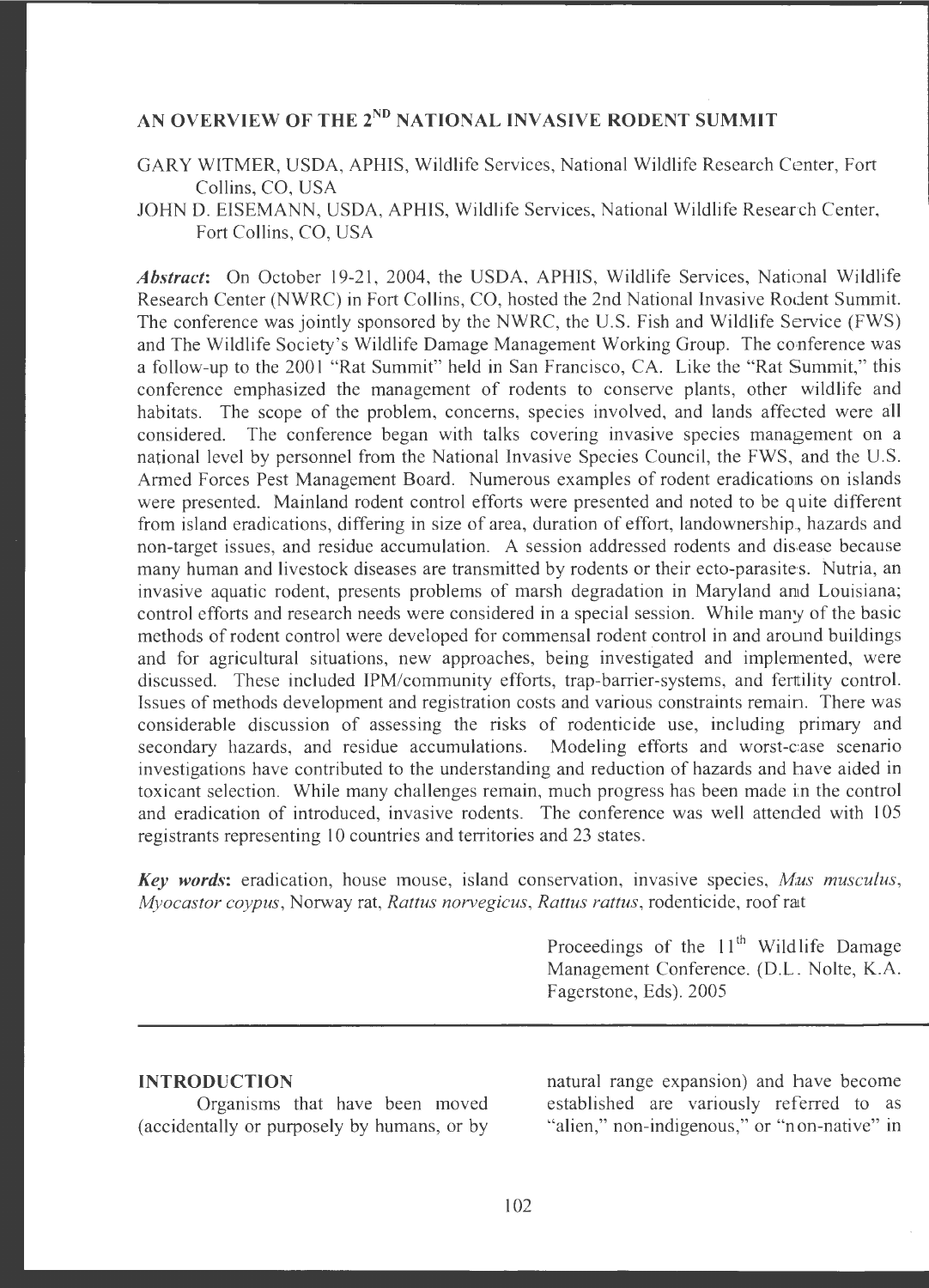the new setting where they occur. In general, only a small portion of these will become serious pests in the new environment and are collectively referred to as "invasive species" (NISC 2001, Burdick 2005). A list of the 100 "worst' invasive species has been compiled (Lowe et al. 2004). Invasive species may harm the economy, the environment, and, at times, human and animal health. They are one of the leading causes of endangered native species of plants and animals (NISC 2001). While they cause damage throughout the world, it has been estimated that in the U.S. alone, invasive species cost the economy about \$137 billion per year (Pimental et al. 2000).

The National Invasive Species Council (NISC) was established in 1999, in response to the U.S. Presidential Executive Order 13112. The NISC is co-chaired by the U.S. Secretaries of Agriculture, Interior, and Commerce, but also includes representation from most other federal agencies. The NISC helps ensure that federal invasive species activities are coordinated and complementary. In 2001, they released the national management plan, "Meeting the Invasive Species Challenge" (NISC 2001). In this action plan for the nation, they addressed the areas of leadership and coordination, prevention, early detection and rapid response, control and management, restoration, international<br>cooperation, research, information research, information management, and education and public<br>awareness (see their website at: awareness (see their website at: www.invasivespecies.gov/ ).

Among the vertebrates, rodents comprise a major invasive species group. Chief among these species are the "commensal" rodent species, Norway rats, *(Rattus norvegicus),* roof rats, *(Rattus rattus),* and house mice, *(Mus musculus)* that live in close association with human habitations and developments. We note,

however, that many other species of rodents have been accidentally or purposely introduced to various parts of the world<br>(e.g., Long 2003). Intensive efforts to Intensive efforts to control these species for the protection of crops, stored foods, property, and human and livestock health go back many centuries. There is a long history of development and testing of methods for rodent control, including sanitation and exclusion, traps, toxicants, and delivery systems (Witmer et al. 1995). While many tools and techniques are available, changing social dynamics and the emergence of the animal rights movement have led to increasing restriction or elimination of many of the traditional strategies or materials used (Fall and Jackson 2002). More recently, a large emphasis has been placed on invasive rodent control or eradication for conservation purposes, especially on public lands (Witmer et al. 1998). Several recent symposia, books, and special journal issues have documented the challenges and efforts associated with invasive rodents (Caughley et al. 1998, King 2003, Mundy 1996, Singleton et al. 1999, Singleton et al. 2003, Veitch and Clout 2002). Clearly, wildlife biologists and resource managers will continue to be challenged to provide data to maintain a broad array of appropriate, science-based techniques and management options while fostering the improvement of existing methods and the development of new methods and strategies.

On October 19-21, 2004, the USDA, APHIS, Wildlife Services, National Wildlife Research Center (NWRC) in Fort Collins, CO, hosted the 2nd National Invasive Rodent Summit. The conference was jointly sponsored by the NWRC, the U.S. Fish and Wildlife Service (FWS) and The Wildlife Society's Wildlife Damage Management Working Group. The conference was a follow-up to the 2001 "Rat Summit" held in San Francisco, CA. Like the "Rat Summit,"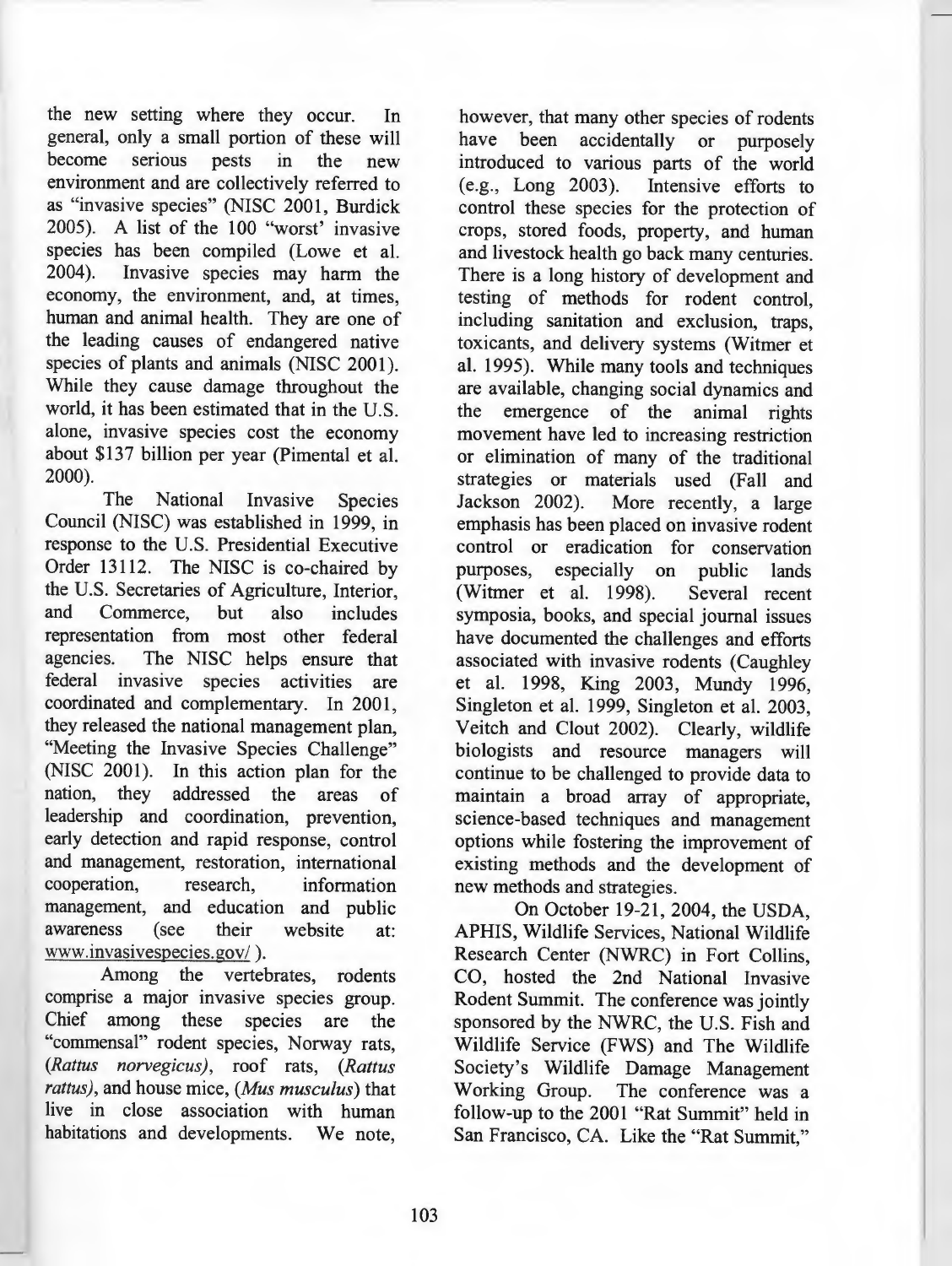this conference emphasized the management of rodents to conserve plants, other wildlife and habitats. The scope of the problem, concerns, species involved, and lands affected were all considered. The conference was well attended with 105 registrants from 10 countries and territories and 23 states. Hence, while the Conference was titled a "national" event, it was truly international in scope. In this paper, we summarize the key points of the presentations and discussions for each of the sessions of the Conference. The abstracts of the Conference are available on the NWRC website: www.aphis.usda.gov/ws/nwrc/ symposia/rodents /index.html .

## **ISLAND ERADICATIONS**

Rodents have managed to reach, and become established on, a very large number of islands around the world. Their effects on native biota have been severe in many cases, in part because insular animals evolved without significant predation pressure. Much of the concern with invasive rodents has focused on impacts to nesting seabird populations as well as endangered species such as sea turtles. Several speakers presented overviews of successful rodent eradications on islands in the Caribbean , the North Atlantic and the North Pacific; the first two being conducted with bait stations and the latter with an aerial broadcast bait application . Additional information on island rodent eradications can be obtained from the references given in the introduction above and in the database maintained on the Island Conservation, Inc., website: www.islandconservation.org/islanderad.html

Accomplishing a successful eradication of invasive rodents on an island involves extensive effort, and involves consideration of environmental regulations compliance, choice of methods, rodenticide registrations, inventory and monitoring of rodents and natural resources, non-target

hazard assessment and mitigation, logistical planning and support, garnering adequate funds and personnel resources, and the gaining of agency and public support (USDI 2000). It is very important to realize that every island situation is somewhat different and there are no generic approaches or "cookbooks" for rodent eradication. Many things can go wrong, so contingency planning is essential. Historically, many rodent eradication efforts have failed. It is important to expect the unexpected when planning rodent eradications. Removal of invasive rats can lead to an irruption of the house mouse population or predatory species (such as brown tree snakes, *Boiga irregularis,* or feral cats, *Felis catus)*  shifting their predation from rats to native birds. In addition to detailed planning, baseline studies may be needed to better understand the site-specific situation and to test proposed methods and rodenticides. Such an effort is underway by the FWS in the Aleutian Islands to develop a program to eliminate introduced rodents from islands of the Alaska Maritime National Wildlife Refuge (Ebbert and Byrd 2003). Another important consideration in rodent management planning is the prevention of introductions to rodent-free islands and reintroductions to islands that have been cleared of rodents. Very good examples of prevention programs are underway by the FWS, Alaska Maritime National Wildlife Refuge. Their rodent management plan included extensive outreach activities on the Pribilof Islands to maintain their rat-free status and a "Shipwreck Response Plan" to rapidly respond to a shipwreck or derelict vessel to avoid rodent introductions.

A key to successful eradications of invasive rodents on islands has been the judicious and effective use of rodenticides. These pesticides are carefully regulated in the U.S. by the U.S. Environmental Protection Agency (EPA) through the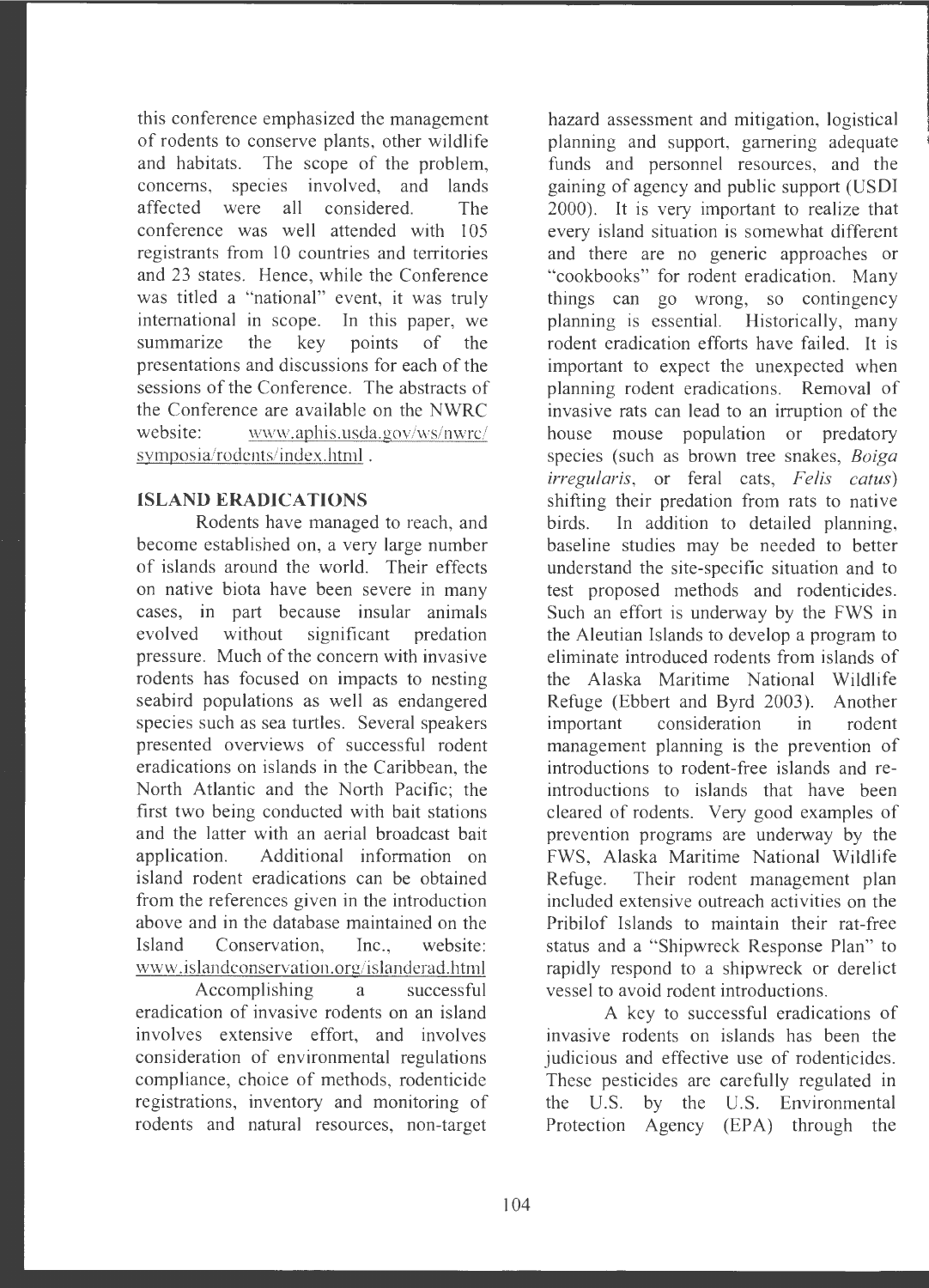Federal Insecticide, Fungicide, and Rodenticide Act (FIFRA) and the pesticide registration process; several types of registration options are available (e.g., Jacobs 1994). This is a contentious and shifting arena with losses of many registrations and elaborate efforts to gain reregistrations (Jacobs 2002). The cost of registering a new active ingredient is in the millions of dollars and may require many years of effort. Therefore, most eradications or control efforts rely on modified uses of existing products. Acquisition of EPA experimental or emergency use permits can be relatively easy for one-time projects in relation to obtaining a new product registration which would be available for a wide variety of eradication or control efforts. Efforts are underway to gain U.S. national registrations for two rodenticides (diphacinone and brodifacoum) for island conservation purposes. As proposed, use directions on the label would allow enough flexibility in bait application techniques to have the greatest probability of success. This follows approaches successfully used in other parts of the world and the recent, successful eradication of invasive rats on Anapaca Island off of the California coast.

Several speakers presented material on insular situations involving invasive rodents other than the basic, commensal species: Gambian pouched rats *(Cricetomys gambianus)* on islands in the Florida Keys and arctic ground squirrels *(Spermophilus parryii*) on Aleutian Islands. The first situation is complex because of development and human activity, private land ownership, and the potential presence of the endangered Key Largo woodrat *(Neotoma floridana smalli*). In the latter situation, it needs to be determined whether or not the rodents got to the islands on their own or were purposefully introduced by humans to provide a food base for introduced foxes *(Alopex lagopus , Vulpes vulpes)* used for the

fur trade; both cases may exist. In both of these invasive rodent situations, effective methods will need to be developed to resolve the problem.

## **MAINLAND/LARGE ISLAND CONTROL**

Early invasive rodent eradication efforts focused on small- to medium-sized islands, but as successes accumulated and methodologies were improved, some larger islands were taken on with some success stories. Mainland situations and very large islands pose significant challenges for rodent control or eradication. The size of the area, alone, increases logistical and budget needs and demands a long-term, sustained effort, in part because of risks of re-invasion from surrounding areas. There often are landownership and public access/use issues. There are usually more non-target hazard issues and the sustained use of rodenticides (versus a short-term effort for eradications on smaller islands) can lead to residue accumulations and genetic resistance. It was also noted that complex predator-prey assemblages occur and, while the rodents are causing damage themselves, they are also providing a prey base for introduced predators (e.g., mustelids *[Mustela* spp.], feral cats, and brown tree snakes). Nonetheless, examples were presented of recent efforts to control rats for conservation purposes on mainland United Kingdom, New Zealand, and the United States (California and Arizona). To help improve efficiency and effectiveness while reducing resource needs, control is often applied at a brief, critical period, such as just before bird nesting begins (e.g., Whisson et al. 2004). While there have been some small-scale successes, the challenges that remain include increasing the scale of coverage and providing year-round protection to more vulnerable species of the native flora and fauna. Lovegrove et al. (2003) published a good overview of the challenges of protecting a small, mainland,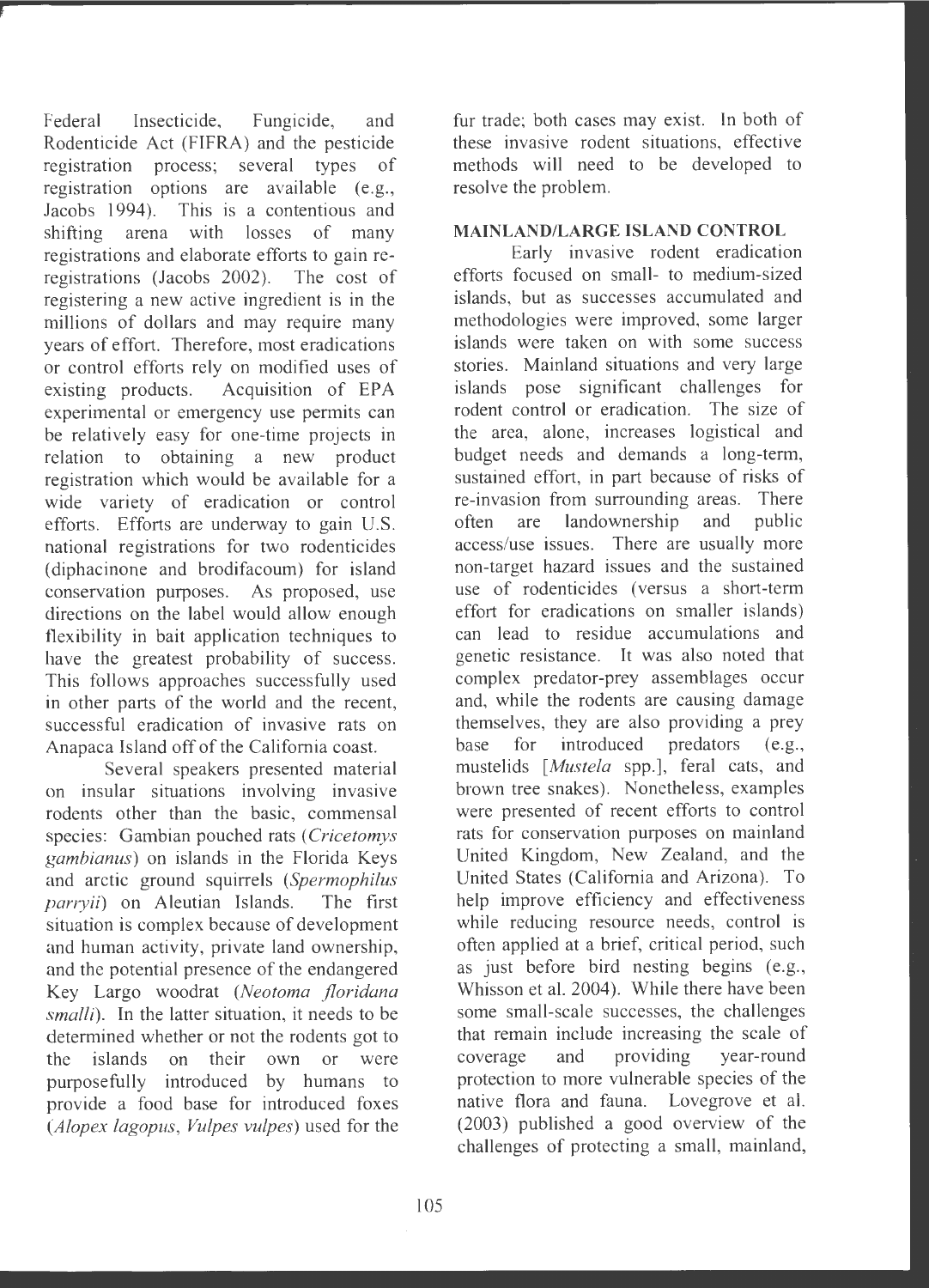regional park in New Zealand from invasive species.

## **RODENTS AND DISEASE**

It has long been known that rodents play a role in the maintenance and transmission of numerous diseases. Some of these diseases (e.g., plague, typhus) have ravaged the human population of the world on various occasions (Witmer 2004). As such, introduced rodents pose a health and safety hazard to humans and their livestock and companion animals. In North America, these diseases include long-standing "endemic" diseases such as plague, tularemia, and leptospirosis, but also some "newly emerged" diseases such as lyme disease, hantavirus, and monkeypox virus. In some cases, the role that rodents may play in the epidemiology of a disease (e.g., West Nile Virus) is not yet known and further research and surveillance is necessary. Additionally, there has been a growing concern that one or more of these diseases could be used as a weapon of bio-terrorism (Borchert 2004). Detailed examples of the role of rodents in several diseases were presented at the Conference.

In most cases, sanitation, disease surveillance, and rodent population reduction are considered essential to the reduction of disease risk and to the prevention of outbreaks. In any given situation, there is a need for a good understanding of the epidemiology of the disease and the role of rodents; transmission cycles (which often include invertebrate vectors); effective detection, treatment, control, and prevention strategies: improvements in sanitation, farm practices and animal husbandry; and improvements in infrastructure (especially in remote or developing parts of the world) for prompt and effective action (Witmer et al. 2004). Continued research is needed to find new ways to disrupt disease transmission cycles.

For example, one speaker suggested that systemic insecticides could be incorporated into rodent baits to control fleas of rodents.

## **NUTRIA: THE INVASIVE AQUATIC RODENT**

Nutria or coypu *(Myocastor coypus)*, a semi-aquatic rodent native to southern South America, are an invasive species of concern mainly in the southern and eastern United States as well as in several other parts of the world (Long 2003). Nutria were introduced into the U.S. in 1899 for fur farming and became established in several states. Nutria dispersals primarily occurred when the fur market declined in the early 1980s causing farmers to release animals, as escapees during hurricanes or rising floodwaters, or as releases to establish "weed eaters." The ravenous appetite of these herbivores can cause damage to agricultural crops and aquatic vegetation to the point of significantly altering aquatic ecosystem functions (Bounds et al. 2003). Their burrowing habits can weaken irrigation structures and create hazards for cattle, and they are a host for some diseases. Nutria are a classic example of a friend or foe relationship of humans with wildlife. Louisiana continues to recognize nutria as a beneficial natural resource (for food, fur and as a prey base for alligators) and manages for a low population (to prevent marsh damage), whereas the FWS recognizes the overall impacts of this invasive species and has implemented an eradication strategy at the Blackwater National Wildlife Refuge in Maryland.

Eradication can be desirable in areas such as national wildlife refuges, but can be difficult due to the nutria's extensive suitable range of habitat, the logistical challenges associated with these habitats, their efficiency in dispersal, and their high, year-round reproductive ability (Carter and Leonard 2002). However, eradication is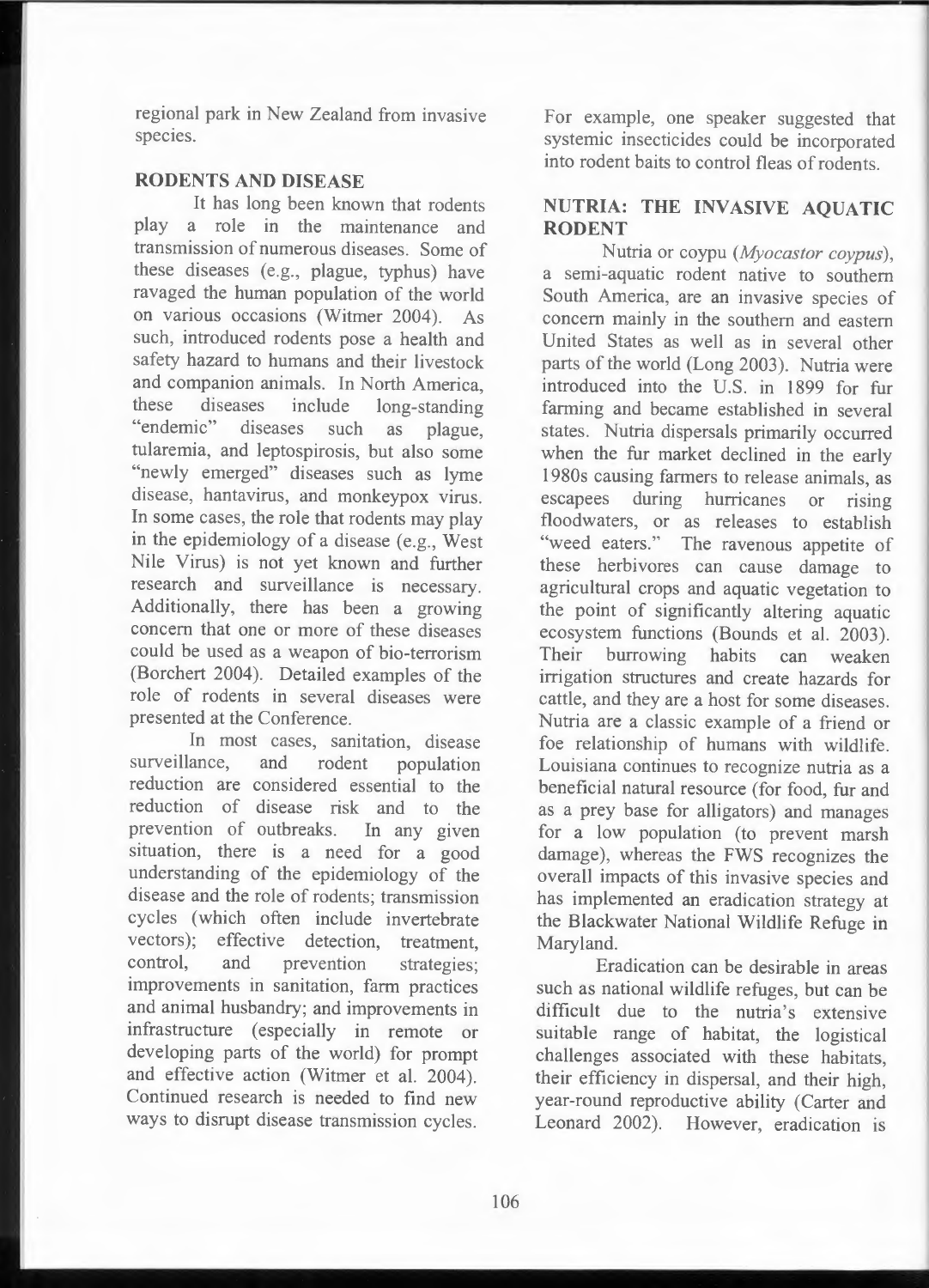being attempted by the USDA/ APHIS/Wildlife Services at the Blackwater National Wildlife Refuge, where systematic intensive control, using trapping and shooting, was conducted across a "nutria exclusion zone."

---,

Control is more practical in some areas and is facilitated by periods of cold temperatures and sustained lethal control. An example of long-term nutria management was implemented by the Louisiana Department of Wildlife and Fisheries where an incentive payment is distributed to registered trappers/hunters on a per nutria basis. Research efforts continue to develop efficient methods for nutria control, including barriers and repellents to minimize damage, attractants for bait delivery of toxicants or fertility control materials, lures for improved capture rates, improved capture devices, the use of dogs to find and capture nutria, and improved methods of detection and monitoring (Jojola et al., 2005).

## **CONTROL TECHNIQUES**

Many of the basic methods, tools, and rodenticides baits used in invasive rodent management and eradication were developed for commensal rodent control in urban/developed settings (Corrigan 2001) or for rodent control in agriculture settings (Marsh 1994). Control, rather than eradication, is usually the goal in those situations and management action is driven by benefit-cost analyses. In those settings, unlike conservation settings, there are clear tangible, monetary benefits to rodent control in terms of food and property protection and human and livestock health protection. Benefit-cost analyses can also be applied to conservation management activities and greater use of this approach may help make invasive rodent control and eradication more efficient and can be used to help prioritize efforts (Shwiff 2004).

Another strategy taken out of the agriculture industry that can be applied to invasive species management for conservation purposes is integrated pest management (1PM). Most state, provincial, territorial, and federal agencies have incorporated 1PM into their pest management plans and include concepts such as preventative methods, pest monitoring, thresholds that trigger action, and the use of multiple, diverse methods. Gaining public support and generating community involvement also can be very valuable.

Research continues to develop efficient and effective methods to monitor invasive rodent populations. While the presence and abundance of rodents at high densities is easily determined, it is much more difficult to detect them when numbers are very low such as soon after a new invasion occurs or after an eradication effort is impemented. Nonetheless, the ability to detect rodent presence in these situations is critical to keeping islands rodent-free. Research continues to improve the use of track stations, chew blocks/cards, trap-lines, and remote cameras for population monitoring (Engeman and Witmer 2000).

Bait stations are often used, and at times are required, in order to protect baits and to reduce access to baits by non-target animals. The exclusion of non-target animals ( such as other rodents, crabs, and ants) is also very important so that adequate amounts of bait are available to attract the target rodent population. Unfortunately, traditional bait stations, designed for commensal rodent control in and around buildings, do not meet these needs in most conservation land situations. Efforts are underway to design and develop new bait stations that meet these criteria and yet allow full access to all sizes and both sexes of the target rodent species.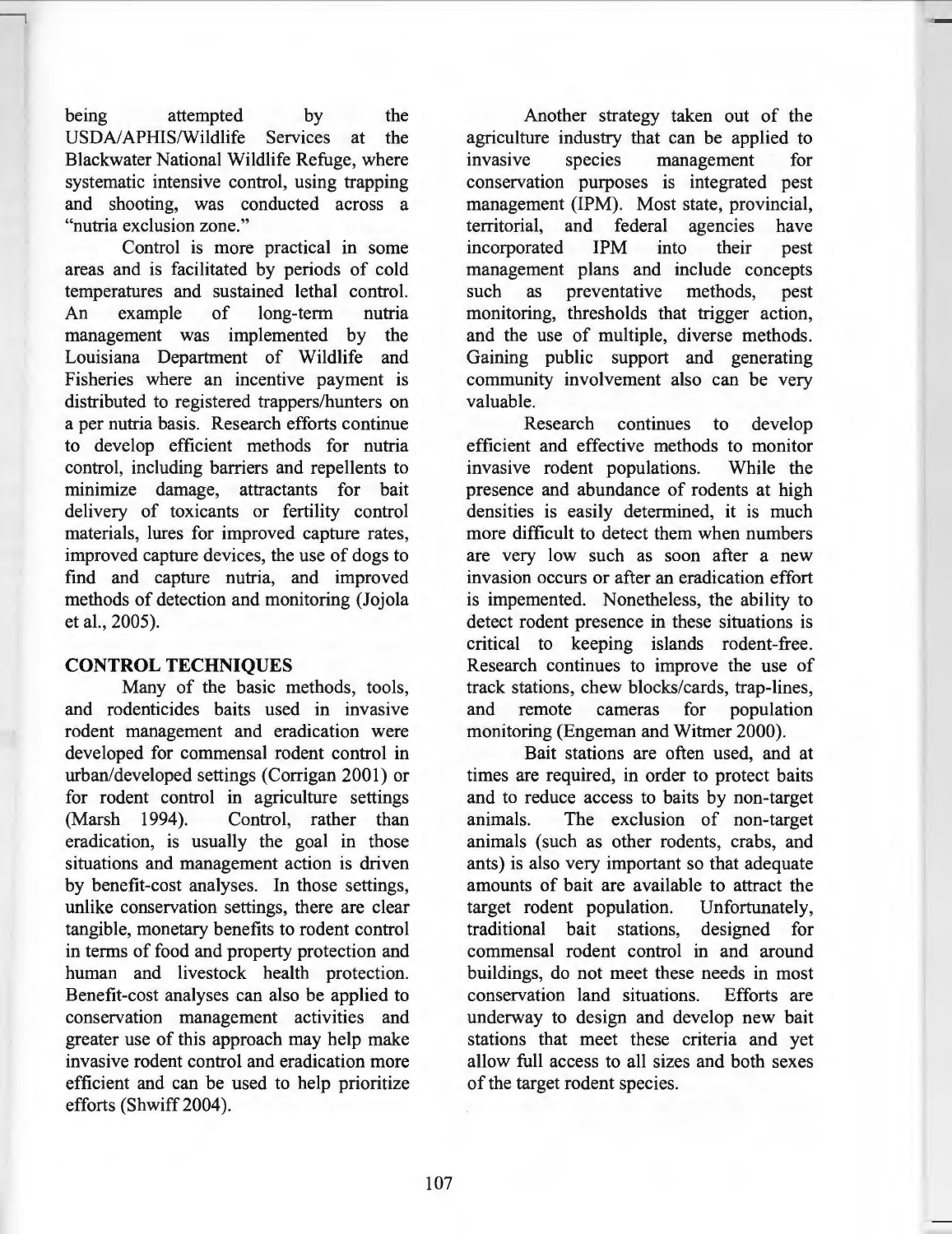New approaches are being investigated that could greatly add to the toolbox for invasive rodent control and eradication. These include methods such as trap-barrier-systems and other multiplecapture devices, and fertility control. While many persons agree that fertility control could play an important role in wildlife damage management, there are many technical, legal, environmental, and sociopolitical issues that need to be resolved (Fagerstone et al. 2002). Many of the issues for developing and using fertility control agents are similar to those for toxic baits: having an adequate oral delivery system, species specificity, protecting baits from weather and non-target animals, obtaining registrations, making the approach economically feasible, and gaining public support.

#### **RODENTICIDE RISK ASSESSMENT**

Rodenticides are heavily relied on for invasive rodent control and eradication. The benefits of removing invasive rodents from sensitive habitats like islands have been shown many times over. To date, there have been at least 255 attempts to eradicate rodents from islands worldwide, most of which have been successful (Island Conservation, Inc., unpublished database). However, there remains considerable discussion over potential primary and secondary risks of a poisoning project and how to best assess the risks prior to project initiation. Traditional deterministic risk assessment methods (Urban and Cook 1986) are slowly being replaced by probabilistic methods which tend to better characterize potential risk (Johnston et al. 2005) and comparative analysis models are being used to compare attributes of active ingredients and products (Erickson and Urban 2004) .

Second generation anticoagulant rodenticides, primarily brodifacoum, are the usual choice for an eradication effort. These

compounds have more acute toxicity than the first generation anticoagulants and eradication projects can be successful with only a single bait application. However, their high acute toxicity and propensity to accumulate in tissues also raise the level of concern for non-target hazards. First generation anticoagulants, such as diphacinone, present less initial hazard, however, they must be applied for a longer period of time, raising project costs, and they are less proven for eradication projects . It was noted on several occasions during the Conference that, while brodifacoum has been effectively used in many rodent eradications , several agencies are considering a shift to using more diphacinone or other materials because of their more favorable hazard profile. Acute toxicants, such as zinc phosphide and bromethalin, can be effective alternatives in some situations where previous use of anticoagulants has lead to genetic resistance to anticoagulants. Although zinc phosphide can present high primary toxicity concerns, this compound does not accumulate in tissues and presents little to no concern for secondary hazards (Erickson and Urban 2004)

Probabilistic risk assessment methods allow the incorporation of the likelihood and frequency of an event occurring (such as: baiting parameters, variability around toxicity profiles, temporal variability in species presence or probability of exposure), worst-case analysis, and impact uncertainties. However, there is scientific debate over the quality and relevance of the data being used to conduct the assessments. For example, in urban areas in particular, is it correct to assume natural populations are actually naive to rodenticides? Since most eco-toxicological work is geared toward lethality, do we really understand the impacts sub-lethal exposure can have on individuals, populations, or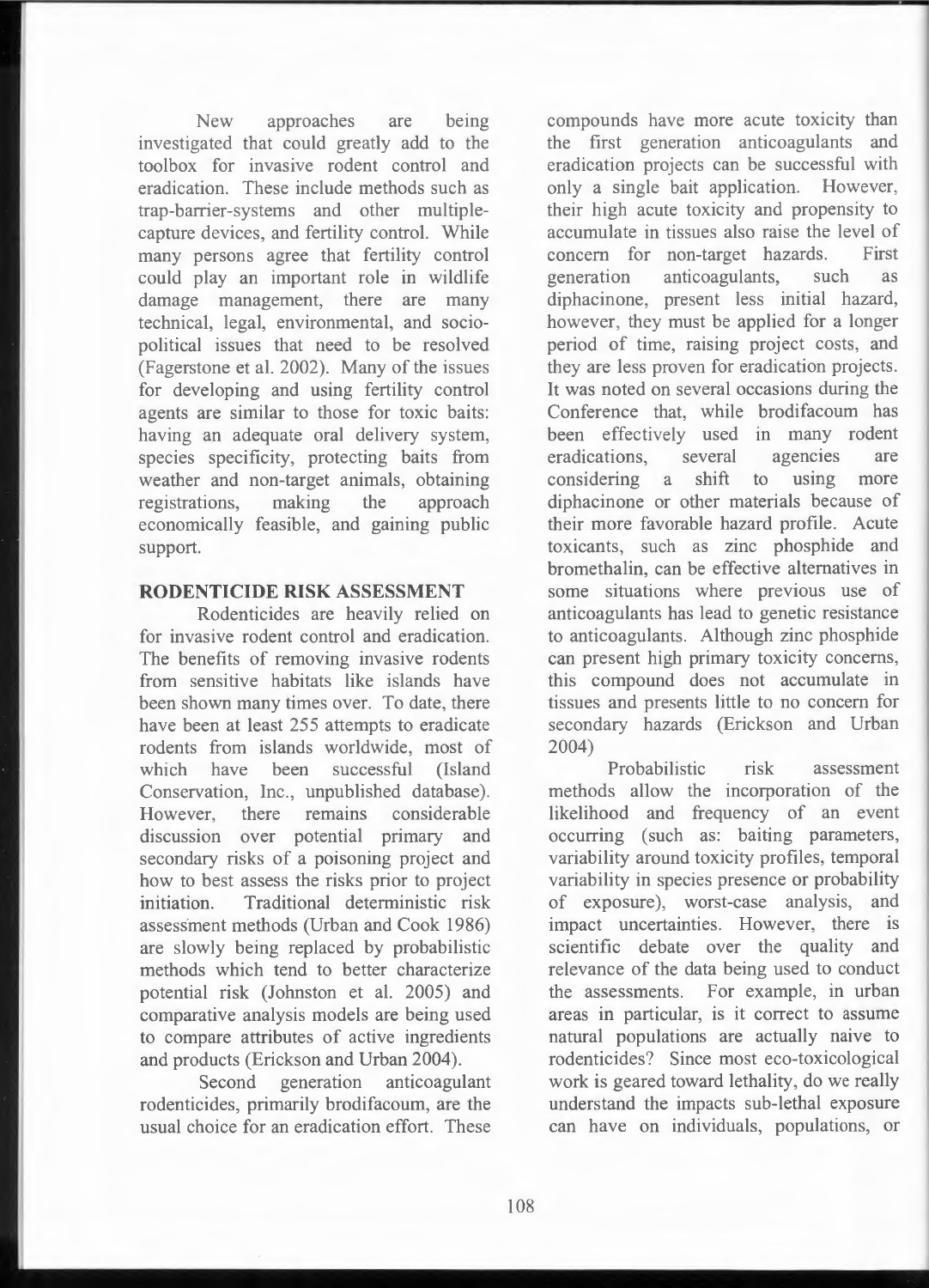food webs? Expert opinion and well thought out assumptions are the basis of ecological risk assessments, but is our data adequate?

# **WHERE FROM HERE?**

While much progress has been made in the control and eradication of invasive rodents, it is clear that many challenges remain. Many of those have been presented in the sections above, but we conclude with a list that was compiled on the last day of the Conference. These were considered key points that need to be addressed to gain a better understanding of how to successfully carry out eradication efforts while minimizing the ecological impacts.

- 1. More effort should be placed on the development and evaluation of diphacinone as an eradication tool.
- 2. How do we determine the cut-off on when we have adequate techniques and knowledge of the specific situation to proceed with control or eradication versus needing additional field trials or research studies ?
- 3. How can non-toxicant-based techniques be used in effective ways to reduce use of toxicants?
- 4. How do we increase public education, involvement, and support?
- 5. How can we improve long-term monitoring and how do we respond when a rodent is detected?
- 6. More contact with the National Invasive Species Council and other stakeholders should be made to promote invasive rodent management at the national level for increased action and support.
- 7. How do we effectively use maintenance baiting in high-risk areas?
- 8. More publication of successes, responses to control efforts, and the

economics of control and eradication programs is needed.

9. We need more synthesizing of what we know: what's been tried? What works and doesn't work? What are the major issues that remain and potential solutions? What can be applied to other species and settings?

Finally, because rodent control for conservation purposes is such a shifting arena with frequent new developments in approaches and changes in the regulatory environment, attendees concluded that it would be useful for the Invasive Rodent Summit to be repeated every two or three years.

#### **ACKNOWLEDGMENTS**

We would like to thank the other conference organizers and sponsoring agencies: Earl Campbell, Katie Swift, and Peter Dunlevy, USFWS, and the Wildlife Damage Working Group of The Wildlife Society. We thank the many presenters, exhibitors, and attendees, all of whom contributed to the success of the Conference . We wish to thank Dr. Richard Bruggers, Director, USDA/APHIS Wildlife Services' National Wildlife Research Center, for graciously agreeing to host the Conference . We are also thankful to the logistical help provided by Cherryl Tope, Jennifer Surdi, Shannon Baldwin, Susan Jojola, Patrick Burke, Rebecca Megenity, and Nicole Lorimer. Helpful review comments on this manuscript were provided by Michael W. Fall.

#### **LITERATURE CITED**

- BORCHERT, J.N. 2004. Epizoology and response to the bioweapon use of the <sup>p</sup>lague organism, *Yersinia pestis ,* in commensal rodents. Proceedings of the Vertebrate Pest Conference 21 :209-216 .
- BOUNDS, D.L., M.H. SHERFY, AND T.A. MOLLETT. 2003. Nutria. Pages 1119-1147 *in* G.A. Feldhamer, B.C.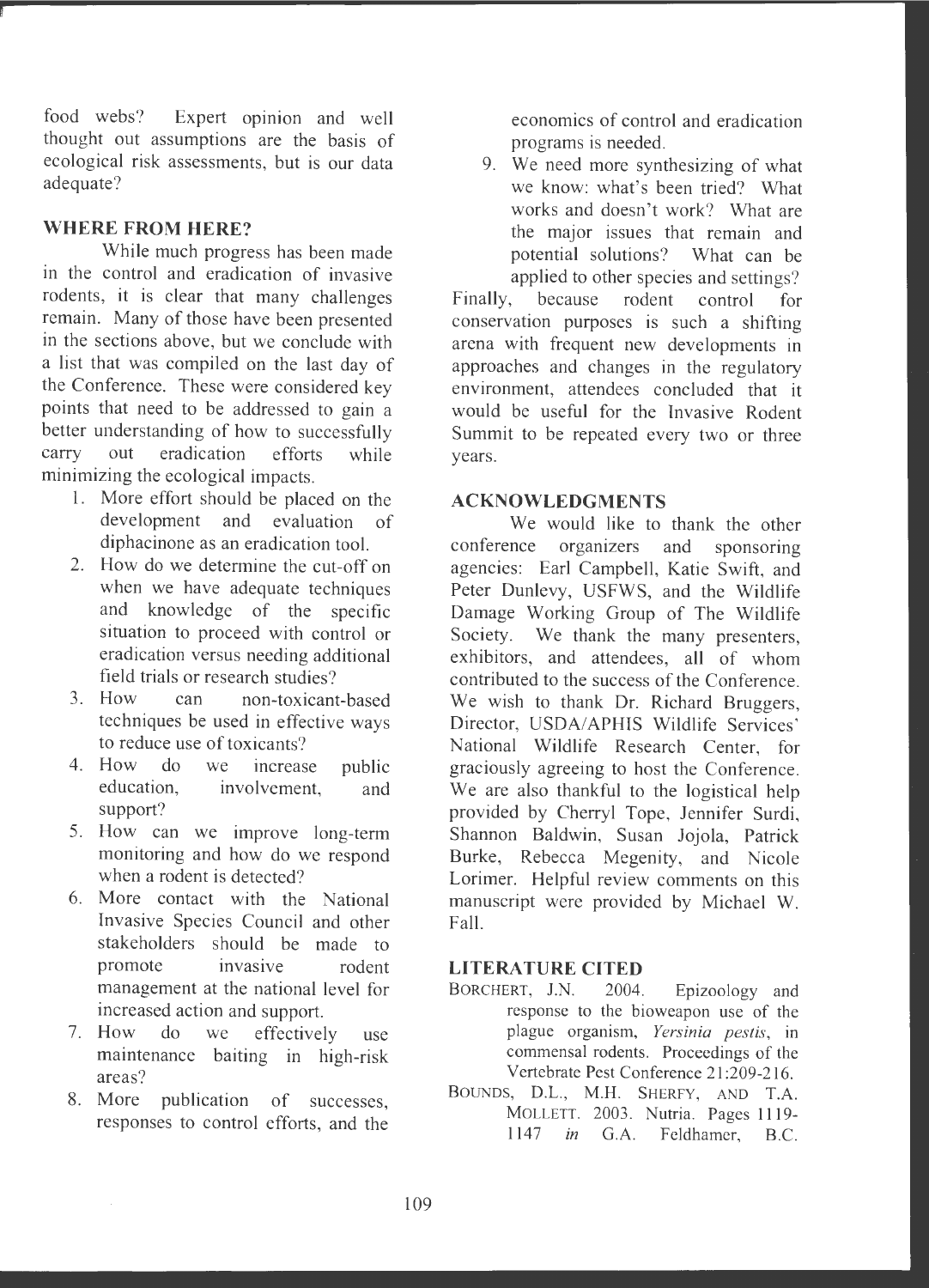Thompson, and J.A. Chapman, editors. Wild mammals of North America. The Johns Hopkins University Press, Baltimore, MD, USA.

- BURDICK, A. 2005. Out of Eden: An odyssey of ecological invasion. Farrar, Strauss and Giroux, New York, NY, USA.
- CARTER, J., AND B.P. LEONARD. 2002. A review of the literature on the worldwide distribution, spread of, and efforts to eradicate the coypu *(Myocastor coypus).* Wildlife Society Bulletin 30:162-175.
- CAUGHLEY, J., M. BOMFORD, B. PARKER, **R.**  SINCLAIR, J. GRIFFITHS, AND D. KELLY. 1998. Managing vertebrate pests: Rodents. Bureau of Resource Sciences, Canberra, Australia.
- CORRIGAN, R.M. 2001. Rodent Control. GIE Media, Cleveland, OH, USA.
- EBBERT, S.E., AND G.V. BYRD. 2002. Eradications of invasive species to restore natural biological diversity on Alaska Maritime National Wildlife Refuge . Pages 102-109 *in* C. Veitch and M. Clout, editors. Turning the tide: The eradication of invasive species. IUCN SSC Invasive Species Specialist Group. IUCN, Gland, Switzerland and Cambridge, United Kingdom.
- ENGEMAN, **R.M.,** AND G. WITMER. 2000. **1PM**  strategies: Indexing difficult to monitor populations of pest species. Proceedings of the Vertebrate Pest Conference 19:183-189 .
- ERICKSON, W., AND D. URBAN. 2004. Potential risks of nine rodenticides to birds, and non-target mammals: A comparative approach. Unpublished Draft Report, July, 2004. U.S. Environmental Protection Agency, Office of Pesticide Programs, Environmental Fate and Effects Division, Washington, D.C.
- F AGERSTONE, **K.A ., M.A.** COFFEY, **P.O.** CURTIS, **R.** DOLBEER, G. KILLIAN, L. MILLER, AND L. WILMOT. 2002 . Wildlife fertility control. Technical Review 02-2. The Wildlife Society, Bethesda, MD, USA.
- FALL, M.W., AND W.B. JACKSON. 2002. The tools and techniques of wildlife damage management-- -changing needs: An

introduction. International Biodeterioration and Biodegradation 49:87-91.

- JACOBS, **W.W .** 1994. Pesticides federally registered for control of terrestrial vertebrate pests. Pages G-1 - G-29 *in* S. Hyngstrom, R. Timm, and G. Larsen, editors. Prevention and control of wildlife damage. University of Nebraska, Cooperative Extension Service, Lincoln, NE, USA.
- 2002. Current issues with vertebrate pesticides from a regulator's perspective. Proceedings of the Vertebrate Pest Conference 20:261-266.
- JOHNSTON, J.J., W.C. PITT, R.T. SUGIHARA, J.D. EISEMANN, T.M. PRIMUS, M.J. HOLMES, J. CROCKER, AND A. HART. 2005. Probabilistic risk assessment for snails, slugs, and endangered honeycreepers in diphacinone rodenticide baited areas on Hawaii. USA. Environmental Toxicology and Chemistry 24:1557- 1567.
- JOJOLA, **S., G.** WITMER, AND **D.** NOLTE. 2005. Nutria: An invasive rodent pest or valued resource? Proceedings of the Wildlife Damage Management Conference 11: In Press.
- KING, C., EDITOR. 2003. Management of invasive mammals. New Zealand Journal of Zoology, The Royal Society of New Zealand, Wellington, New Zealand.
- LONG, J.L. 2003. Introduced Mammals of the World. CSIRO Publishing, Collingwood, Victoria, Australia.
- LOYEGROYE, T.G., C. ZEILER, **B.** GREENE, **B.**  GREENE, **R.** GAASTRA, AND **A.**  MACARTHUR. 2002. Alien plant and animal control and aspects of ecological restoration in a small "mainland island": Wenderholm Regional Park, New Zealand. Pages 155-163 *in* C. Veitch and M. Clout, editors. Turning the tide: The eradication of invasive species. IUCN SSC Invasive Species Specialist Group. IUCN, Gland, Switzerland and Cambridge, United Kingdom.
- LOWE, **S., M.** BROWNE, S. BOUDJELAS, AND **M.**  DEPORTER. 2004. 100 of the world's worst invasive alien species: A selection